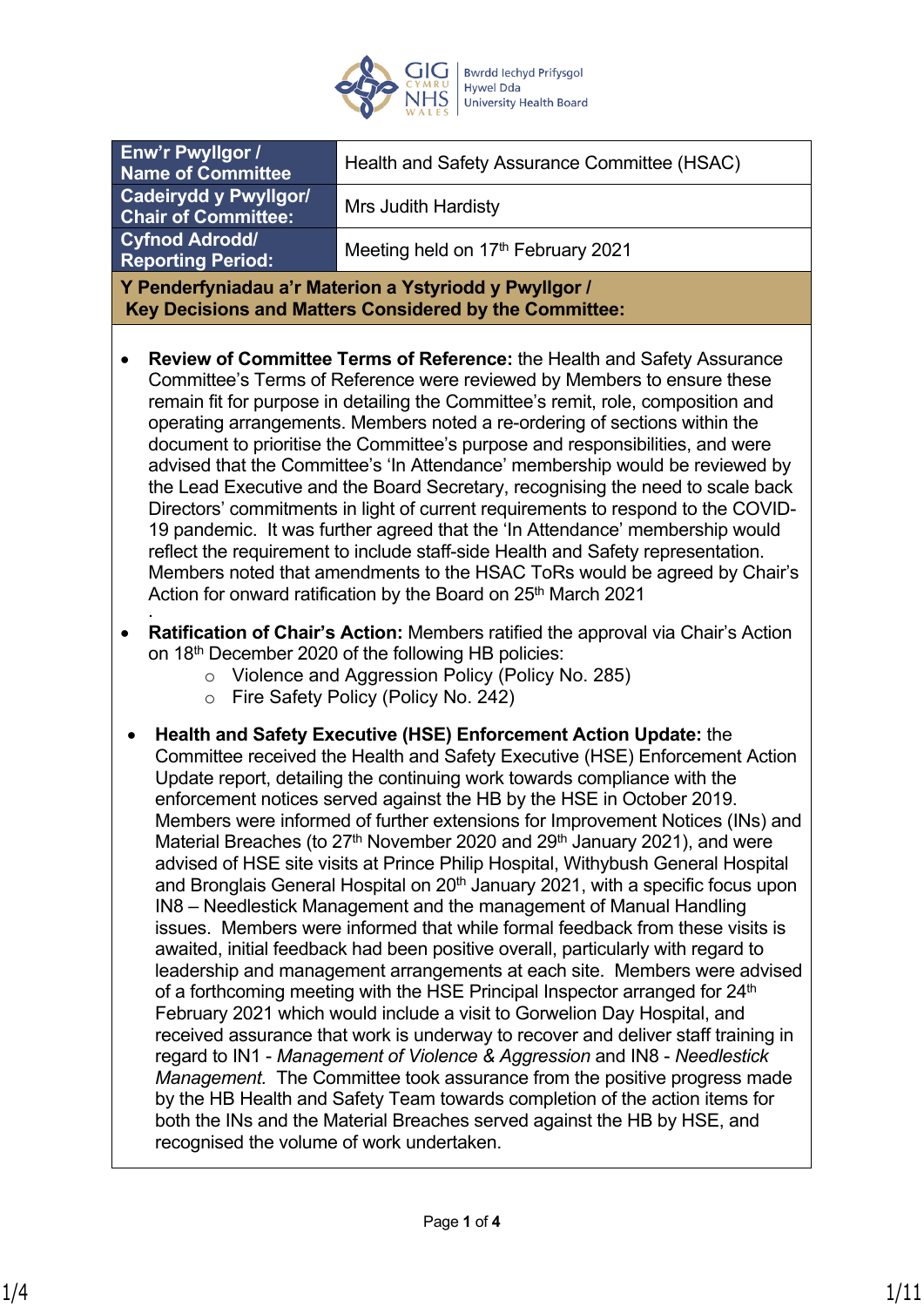- **Health and Safety Report:** the Committee received the Health and Safety Report outlining the activity of the team for the period October 2020 – February 2021. Members were provided with key highlights, including the development of a new database for recording respiratory fit-tests for staff, the completion of Health and Safety induction training courses since October 2020, and progress in relation to the roll out of *Skyguard/ Peoplesafe* lone working devices. Members' attention was directed to recent written correspondence with the HSE relating to Notices of Contravention, being advised of the intention of the Director of Nursing, Quality and Patient Experience to invite Inspectors to discuss issues prior to issuing documentation relating to the outcomes of visits to HB sites. In response to issues raised by Members, the Committee received assurance that appropriate Manual Handling training is provided to newly recruited staff members, and that all possible measures have been taken by the organisation to protect 'clinically extremely vulnerable' (CEV) staff members, with a Gold Command Group decision taken on 5<sup>th</sup> February 2021 that all CEV shielding staff members be instructed to return home with immediate effect, and all efforts made to ensure that psychological support arrangements are in place, that appropriate work is assigned and that IT resources are provided to affected staff members. Members also acknowledged the efficiency and hard work of the Health and Safety Team in assisting with the establishment of the Mass Vaccination Centres.
- **Fire Safety Governance Review:** Members received an assessment of the delivery of the HB's Fire Safety Action Plan, which has been developed in order to ensure that all improvements identified in a review of Fire Safety Governance commissioned by the HB Chief Executive are delivered. Members were informed that the good progress which had been made in 2020 had been subsequently compromised by staff sickness and self-isolation requirements among the Fire Safety Team and the Operational Maintenance teams, impacting upon the delivery of actions and upon meeting action completion dates. Members were advised that, given these issues, discussions had been held with the Director of Operations and the Board Secretary in relation to revising completion dates for the 10 outstanding actions. The Committee thanked the Director of Estates, Facilities & Capital Management and his team for their hard work in progressing the Fire Safety Action Plan, and noted the revised completion dates for outstanding actions. It was agreed that the Fire Safety Review would be included on the agenda for the next Committee meeting scheduled for 10<sup>th</sup> May 2021.
- **Fire Enforcement Notices Actions Update:** the Committee received a report on the progress made in managing the requirements of the Fire Enforcement Notices (FENs) and Letters of Fire Safety Matters (LoFSMs) issued by the Mid and West Wales Fire & Rescue Service (MWWFRS) on Withybush General Hospital (WGH) and Glangwili General Hospital (GGH). Being advised that updated letters had been received from MWWFRS regarding the two hospital sites, Members were assured that HB delivery plans are now fully aligned with all current FENs and LoFSMs. Members were informed that a slight delay to the completion date for WGH advanced works had been negotiated, and noted that the relevant FEN would be updated by MWWFRS to reflect this. Members were informed that progress is being made in the development of the Business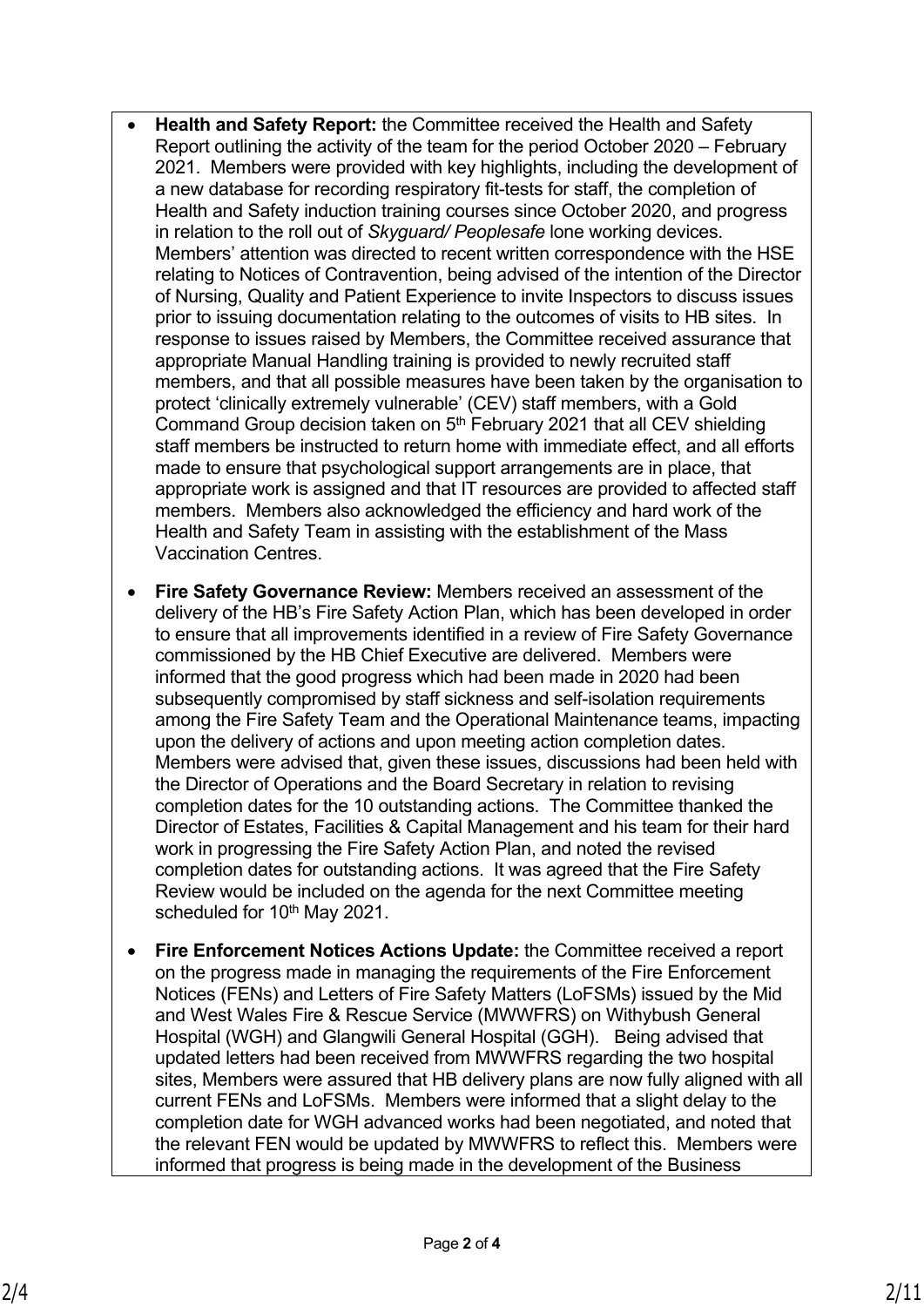Justification Cases (BJCs) for WGH Phase 1 Works, due for submission to WG in late March 2021, and for GGH Phase 1 Works, due for submission in June 2021, and were advised that the submission of these first stages is a prerequisite in obtaining the capital funding required to complete these works. Noting that Phase 2 Works relate to ward and departmental areas, Members were assured that at Phase 2 stage, it is anticipated that sufficient patient decant facilities would be available to manage any disruption caused by ward refurbishment works, and received further assurance that Phase 1 and 2 plans would accommodate the requirement for hospital sites to fit, in terms of infrastructure planning, with the implementation of the Clinical Strategy and the new hospital building.to ensure a managed and structured approach to wider infrastructure development.

- **Smoke-Free Sites Implementation of Legislation:** Members received a report summarising the provisions within the *Smoke Free Premises and Vehicles (Wales) Regulations* which are due to be implemented across specified premises, including all hospital sites, by 1st March 2021, and providing an overview of the key responsibilities and actions required to ensure compliance, together with key risks associated with the requirements and implementation of the regulations. While recognising that the main consideration in implementing the Smoke-Free legislation is to ensure the realisation of a health benefit for the local population, Members acknowledged significant practical issues which will need to be addressed in enforcing the legislative requirements across hospital sites, and agreed that the Committee's queries and comments would be forwarded to the Executive Team for consideration when discussing the formal approval of measures to support the introduction of the legislation.
- **Corporate Risks assigned to H&SAC:** Members reviewed corporate-level risks which are included in the Board Assurance Framework/ Corporate Risk Register and which have been assigned to H&SAC given the potential impacts of these risks relate to the health and safety of patients, staff and visitors:
	- Risk 1016 *Delivery of Q3/4 Operating Plan Increased COVID-19 infections from poor adherence to Social Distancing*;
	- Risk 813 *Failure to fully comply with the requirements of the Regulatory Reform Order (Fire Safety) 2005*.
- **Operational Risks assigned to H&SAC:** Members reviewed operational risks assigned to H&SAC within the *Datix* Risk Module.
- **Outcome of Review for Staff Testing Positive for COVID-19:** Members received a report providing an update on the use of the COVID-19 Staff Investigation Toolkit, which has been developed at an All-Wales level to assist in undertaking investigations in cases where HB staff receive a positive COVID-19 result. Members were informed that training would be provided to HB managers in the use of the Toolkit, and that a simple checklist had been developed and would be issued to Toolkit users. The Committee discussed issues relating to the configuration of office accommodation in mitigating the risk of COVID-19 infection, noting strategic discussions regarding accommodation needs across the organisation which will be held over the next 7 years, and recognising that while there are many benefits to working from home, there are also potential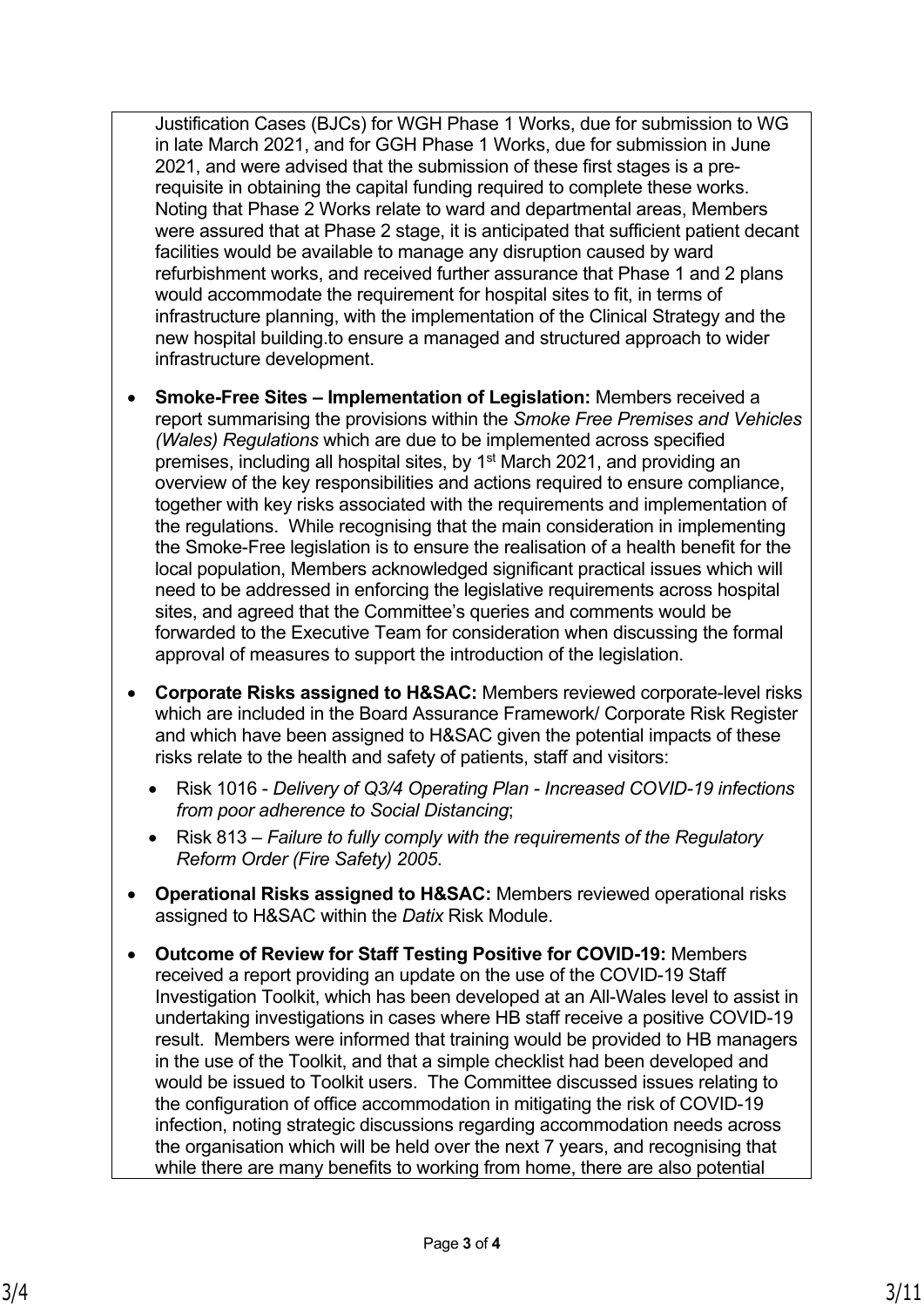associated risks in terms of ergonomic impact and other as-yet-unidentified consequences, which would need to be monitored from a Health and Safety perspective.

**Materion y mae angen Ystyriaeth neu Gymeradwyaeth Lefel y Bwrdd are u cyfer / Matters Requiring Board Level Consideration or Approval:**

 Ratification of the **HSAC Terms of Reference** following their approval via Chair's Action (Appendix 1).

**Risgiau Allweddol a Materion Pryder / Key Risks and Issues/ Matters of Concern:**

- HSE Enforcement Action Update concerns recorded by HSE inspectors relating to the quality of sharps incident investigation following their visit to BGH on 20<sup>th</sup> January 2021. The Committee was assured that improvements would be made to investigative processes.
- **Smoke-Free Sites Implementation of Legislative Requirements** recognising that there is limited lead-in time for the implementation of legislative requirements, clarity is urgently required regarding specific aspects of the regulations, and potential risks relating to the enforcement and unintended consequences of the legislation will need to be considered.

**Busnes Cynlluniedig y Pwyllgor ar gyfer y Cyfnod Adrodd Nesaf / Planned Committee Business for the Next Reporting Period:**

**Adrodd yn y Dyfodol / Future Reporting:**

The Committee's Work programme for 2021/22 has been reviewed and agreed by the Lead executive and the Board Secretary.

**Dyddiad y Cyfarfod Nesaf / Date of Next Meeting:**

10th May 2021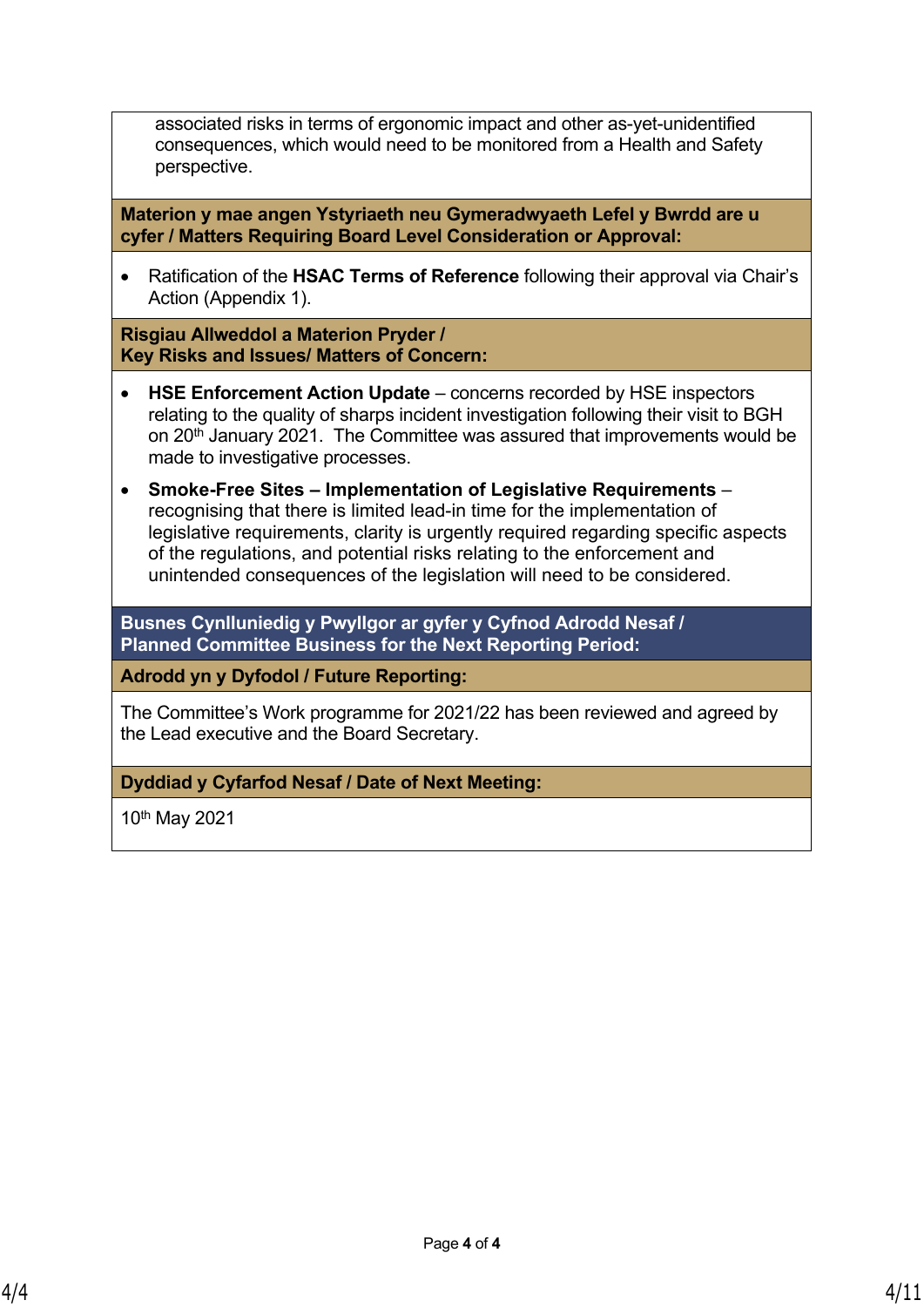



## **HEALTH & SAFETY ASSURANCE COMMITTEE**

# **TERMS OF REFERENCE**

| <b>Version</b> | <b>Issued to:</b>                   | <b>Date</b> | <b>Comments</b>           |
|----------------|-------------------------------------|-------------|---------------------------|
| V <sub>1</sub> | Hywel Dda University Health Board   | 26.03.2020  | Approved                  |
| V1             | Health & Safety Assurance Committee | 14.05.2020  | Approved                  |
| V <sub>2</sub> | Health & Safety Assurance Committee | 17.02.2021  | <b>Reviewed</b>           |
| V <sub>3</sub> | Health & Safety Assurance Committee | 08.03.2021  | Approved (Chair's Action) |
|                |                                     |             |                           |
|                |                                     |             |                           |
|                |                                     |             |                           |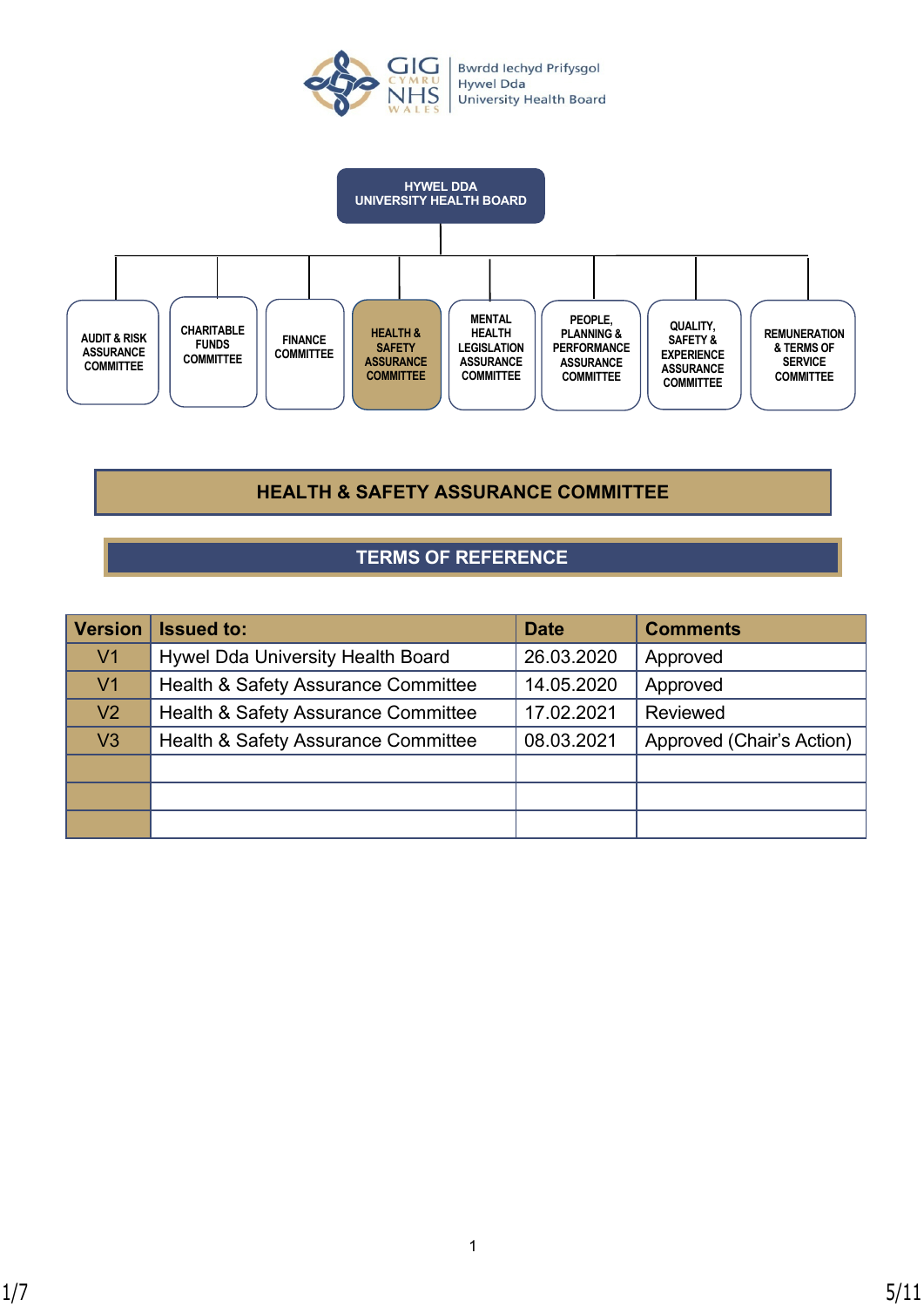# **HEALTH & SAFETY ASSURANCE COMMITTEE**

## **1. Constitution**

- 1.1 Hywel Dda University Health Board (HDdUHB) has a statutory obligation by virtue of the Health & Safety at Work Act 1974 to establish and maintain a Health & Safety Assurance Committee:
	- Section 2 sub section 7: 'It shall be the duty of every employer to establish in accordance with Regulations (i) a safety committee having the function of keeping under review measures taken to ensure the health and safety of employees and such other functions as prescribed'.
- 1.2 HDdUHB's Health & Safety Assurance Committee has been established as a formal Committee of the Board and constituted from 1st April 2020.

### **2. Purpose**

- 2.1 Provide assurance around the UHB arrangements for ensuring the health, safety, welfare and security of all employees and of those who may be affected by work-related activities, such as patients, members of the public, volunteers contractors etc.
- 2.2 Advise and assure the Board on whether effective arrangements are in place to ensure organisation-wide compliance with the Health Board's Health and Safety Policy, approve and monitor delivery against the Health and Safety Assurance Committee's work programme and ensure compliance with the relevant Standards for Health Services in **Wales**
- 2.3 Where appropriate, the Committee will advise the Board on where and how its health and safety management may be strengthened and developed further.
- 2.4 Provide advice on compliance with all aspects of health and safety legislation.

## **3. Operational Responsibilities and Objectives**

- 3.1 With regard to its role in providing advice to the Board, the Committee will comment specifically upon the adequacy of assurance arrangements and processes for the provision of an effective Health and Safety function encompassing:
	- Staff Health and Safety (to include any well-being consequences in the context of Health & Safety)
	- Premises Health and Safety
	- Violence and Aggression (including Lone Working and Security Strategy)
	- Fire Safety
	- Risk Assessment
	- Manual Handling
	- Health, Welfare, Hazardous Substances, Safety Environment
	- Patient Health and Safety Environment Patient Falls, Patient Manual Handling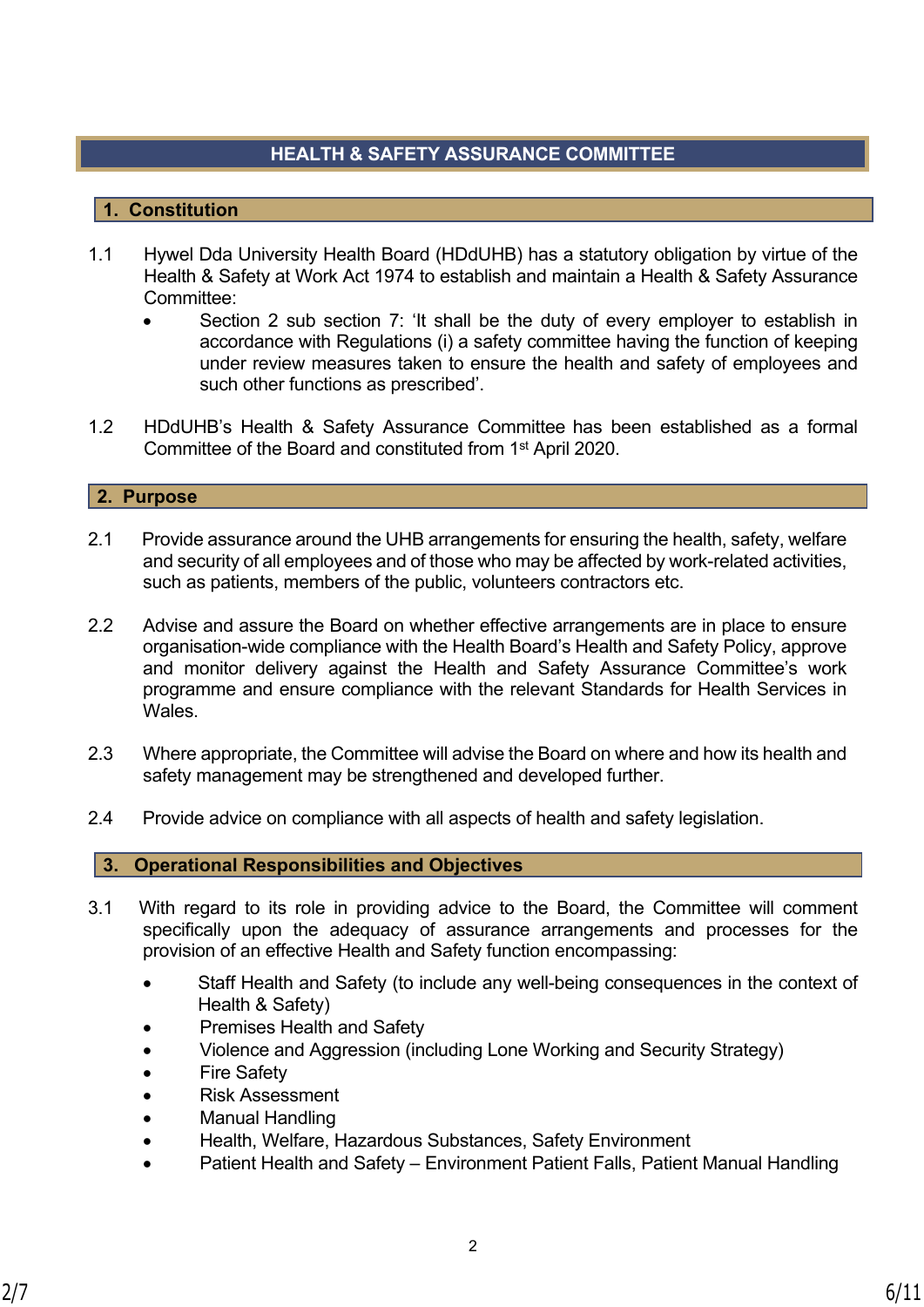- 3.2 The Committee will support the Board with regard to its responsibilities for Health and Safety:
	- Approve and monitor implementation of the Health and Safety Assurance Committee's work programme.
	- Review the comprehensiveness of assurances in meeting the Board assurance needs across the whole of the UHB's activities, both clinical and non clinical.
	- The consideration and approval of policies, as determined by the Board.
- 3.3 To achieve this, the Committee's programme of work will be designed to provide assurance that:
	- Objectives set out in the Health and Safety Assurance Committee's Work Programme are on target for delivery in line with agreed timescales.
	- Standards are set and monitored in accordance with the relevant Standards for Health Services in Wales.
	- Proactive and reactive Health and Safety plans are in place across the UHB.
	- Policy development and implementation is actively pursued and reviewed.
	- Where appropriate and proportionate, Health and Safety incident and ill health events are investigated and action taken to mitigate the risk of future harm.
	- Reports and audits from enforcing agencies and internal sources are considered and acted upon.
	- Workforce, health, security and safety issues are effectively managed and monitored via relevant operational groups.
	- Employee Health and Safety competence and participation is promoted.
	- Decisions are based upon valid, accurate, complete and timely data and information.
- 3.4 Promote engagement and cooperation across the Health Board in ensuring the health, safety, welfare and security of patients, staff, contractors, and others.
- 3.5 Provide assurance that robust and effective safety management systems are in place operationally to deliver the Health Board's health, safety and security objectives and fulfil its statutory duties.
- 3.6 Ensure there is a process of review of accident, incident and notifiable disease statistics to keep an organisational focus on trends, ensure that corrective action and prioritisation of high risk issues are brought to the attention of the appropriate groups, and share learning across the organisation.
- 3.7 Oversee delivery of an annual work plan which includes a focus on health and safety, security and fire safety.
- 3.8 Ensure there is a process of review of findings of safety management system audits and seek assurance that corrective actions are put in place.
- 3.9 Ensure reports and factual information from external regulatory agencies are acted upon within achievable timescales.
- 3.10 Ensure new and revised legislation and best practice guidance is considered and how it may impact the Health Board, agreeing recommendations and guidance on the measures required to comply.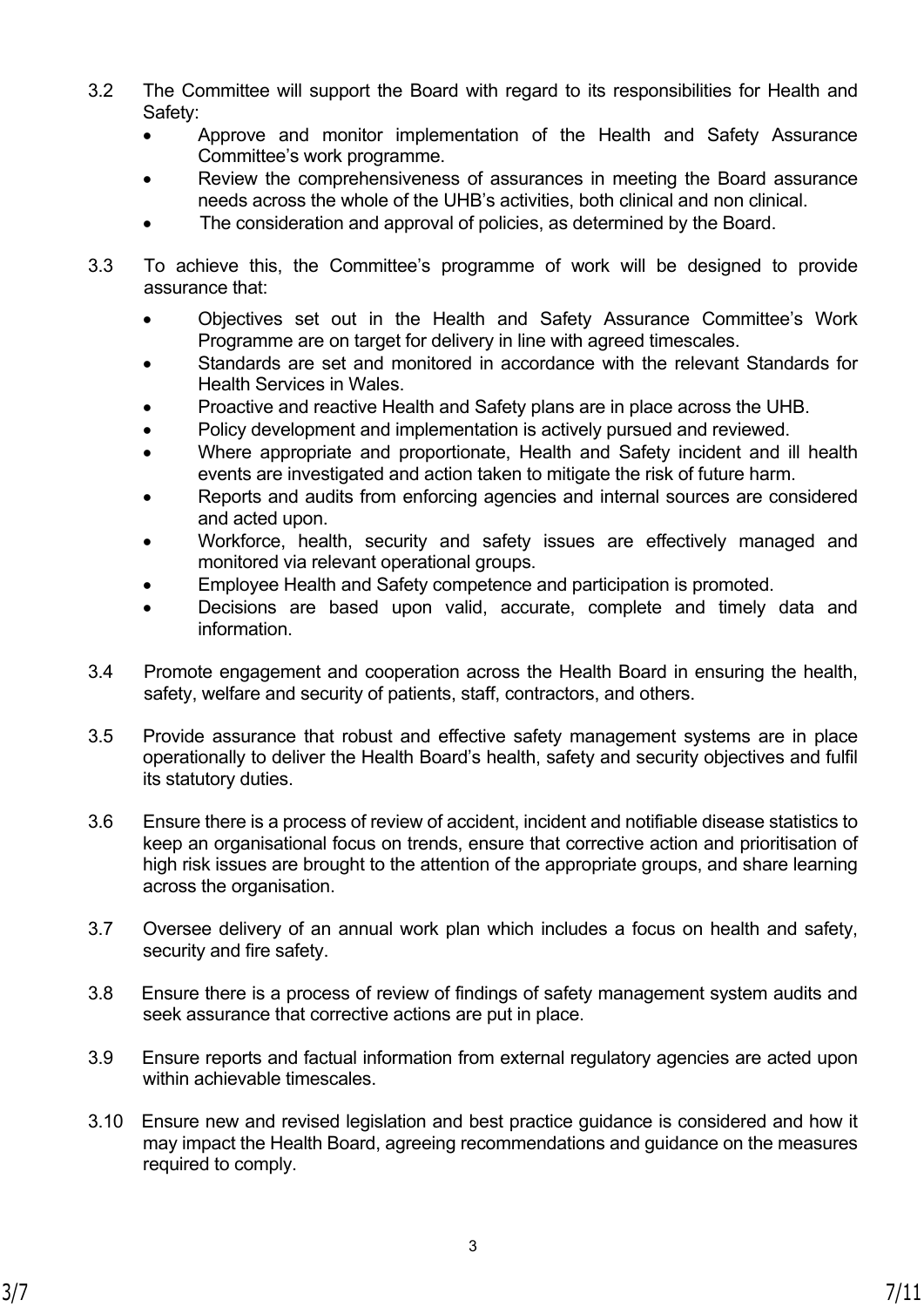- 3.11 Ensure there is a process of review of the efficacy of the health, safety, fire and security training programmes and ensure this process is adequate to meet the Health Board's objectives and statutory requirements.
- 3.12 Ensure there is clear and effective Health and Safety communication and publicity throughout the organisation.
- 3.13 Provide assurance that risks relating to health, safety, security, fire and service/ business interruption/ disruption are being effectively managed across the whole of the Health Board's activities (including for hosted services and through partnerships and Joint Committees as appropriate), and provide assurance that effective risk assessments are undertaken and addressed.
- 3.14 Approve organisational Health and Safety Policies, Procedures, Guidelines and Codes of Practice (policies within the scope of the Committee).
- 3.15 Ensure there is a process of review of Health and Safety compliance across the whole of the Health Board's business undertakings, including through a programme of Health and Safety audits and agree and monitor KPIs for Health and Safety performance to ensure evidence of compliance with external standards and regulatory requirements.
- 3.16 Ensure that an annual report of the Health Board's safety management systems to measure effectiveness and performance, and to provide assurance of compliance to the Board, is included within the Health and Safety Assurance Committee's Annual Report.
- 3.17 Agree issues to be escalated to the Board, with recommendations for action.

### **4. Membership**

4.1 Formal membership of the Committee shall comprise of the following:

| <b>Member</b>                           |  |  |
|-----------------------------------------|--|--|
| Health Board Vice Chair (Chair)         |  |  |
| Independent Member (TU - Vice Chairman) |  |  |
| <b>Independent Member</b>               |  |  |
| <b>Independent Member</b>               |  |  |
| <b>Independent Member</b>               |  |  |
| <b>Independent Member</b>               |  |  |

4.2 The following should attend Committee meetings:

| <b>In Attendance</b>                                              |  |  |
|-------------------------------------------------------------------|--|--|
| Director of Nursing, Quality & Patient Experience (Lead Director) |  |  |
| <b>Director of Operations</b>                                     |  |  |
| <b>Assistant Medical Director</b>                                 |  |  |
| <b>Board Secretary</b>                                            |  |  |
| Director of Estates, Facilities & Capital Management              |  |  |
| Deputy Director of Workforce & OD                                 |  |  |
| Head of Health, Safety & Security                                 |  |  |
| Staff-Side Representative (Health and Safety)                     |  |  |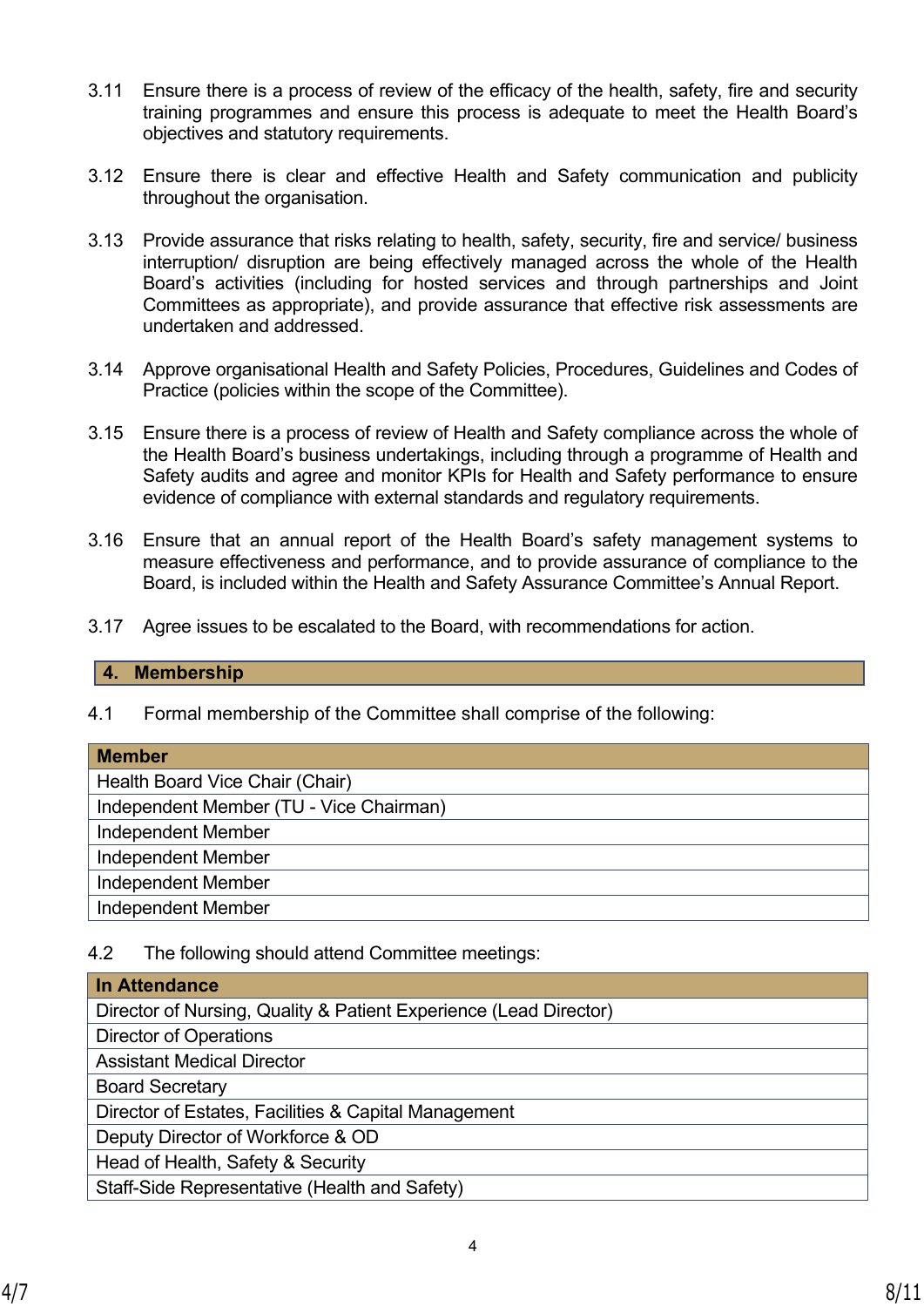4.3 Membership of the Committee will be reviewed on an annual basis.

## **5. Quorum and Attendance**

- 5.1 A quorum shall consist of no less than two of the membership and must include as a minimum the Chairman or Vice-Chairman of the Committee, and one other Independent Member, together with a third of the In Attendance Members.
- 5.2 The membership of the Committee shall be determined by the Board, based on the recommendation of the UHB Chair, taking into account the balance of skills and expertise necessary to deliver the Committee's remit, and subject to any specific requirements or directions made by Welsh Government.
- 5.3 Any senior officer of the UHB or partner organisation may, where appropriate, be invited to attend, for either all or part of a meeting, to assist with discussions on a particular matter.
- 5.4 The Committee may also co-opt additional independent external "experts" from outside the organisation to contribute to specialised areas of discussion.
- 5.5 Should any officer member be unavailable to attend, they may nominate a deputy with full voting rights to attend in their place subject to the agreement of the Chairman.
- 5.6 The Chair of the UHB reserves the right to attend any of the Committee's meetings as an ex officio member.
- 5.7 The Chairman of the Health & Safety Assurance Committee shall have reasonable access to Directors and other relevant senior staff.
- 5.8 The Head of Internal Audit shall have unrestricted and confidential access to the Chairman of the Health & Safety Assurance Committee.
- 5.9 The Committee may ask any or all of those who normally attend but who are not members to withdraw to facilitate open and frank discussion of particular matters.

## **6. Agenda and Papers**

- 6.1 The Committee Secretary is to hold an agenda setting meeting with the Chairman and/ or the Vice Chairman, at least **three** weeks before the meeting date.
- 6.2 The agenda will be based around the Committee work plan, identified risks, matters arising from previous meetings, issues emerging throughout the year and requests from Committee members. Following approval, the agenda and timetable for papers will be circulated to all Committee members.
- 6.3 All papers must be approved by the Lead/ relevant Director.
- 6.4 The agenda and papers for meetings will be distributed **five** working days in advance of the meeting.
- 6.5 The minutes and action log will be circulated to members within **five** working days to check the accuracy.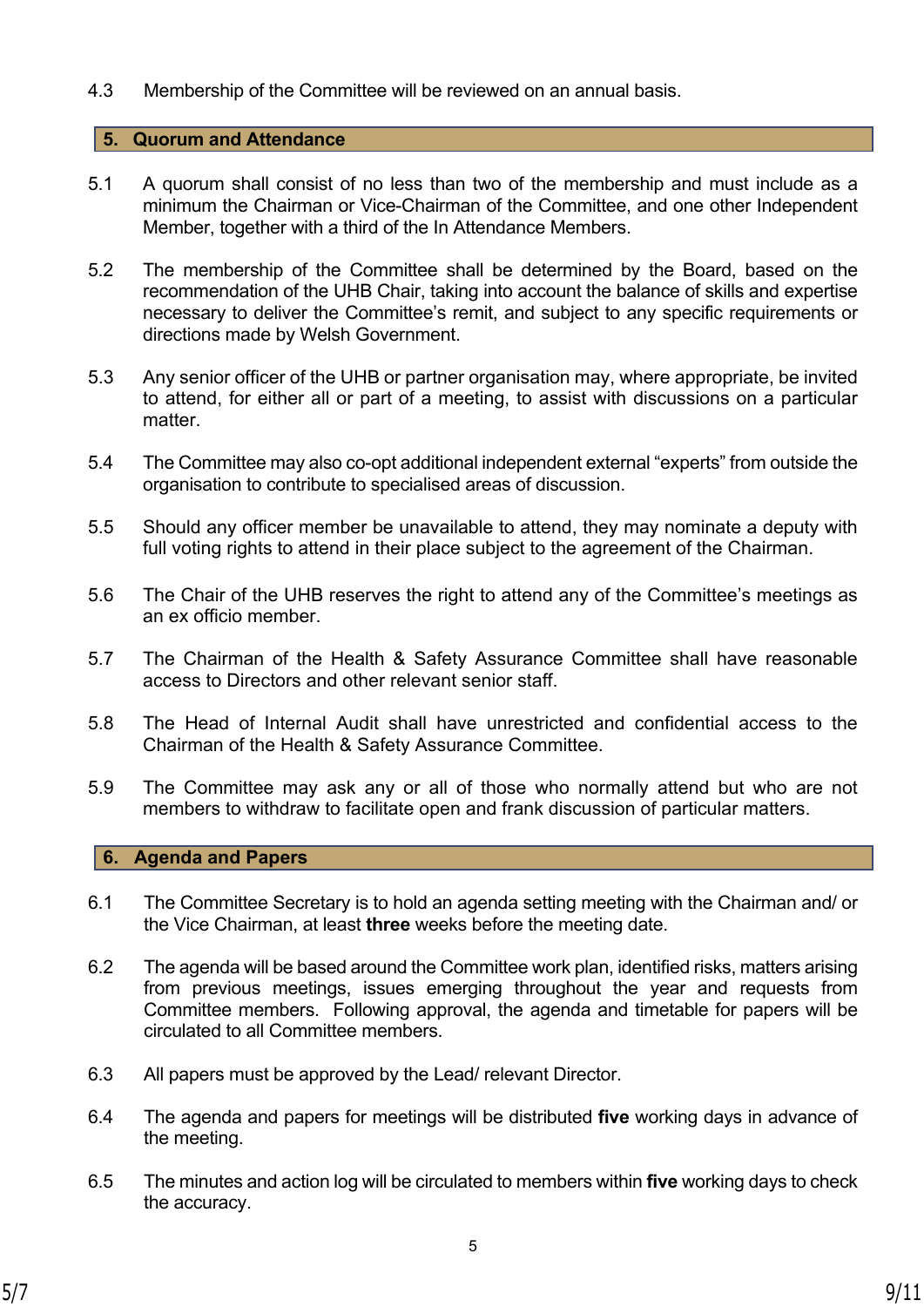6.6 Members must forward amendments to the Committee Secretary within the next **five** working days. The Committee Secretary will then forward the final version to the Committee Chairman for approval.

#### **7. In Committee**

7.1 The Committee can operate with an In Committee function to receive updates on the management of sensitive and/or confidential information.

#### **8. Frequency of Meetings**

- 8.1 The Committee will meet bi-monthly and shall agree an annual schedule of meetings. Any additional meetings will be arranged as determined by the Chairman of the **Committee**
- 8.2 The Chairman of the Committee, in discussion with the Committee Secretary, shall determine the time and the place of meetings of the Committee and procedures of such meetings.

#### **9. Accountability, Responsibility and Authority**

- 9.1 The Committee will be accountable to the Board for its performance in exercising the functions set out in these terms of reference.
- 9.2 The Committee shall embed the UHB's vision, corporate standards, priorities and requirements, e.g. equality and human rights, through the conduct of its business.
- 9.3 The requirements for the conduct of business as set out in the UHB's Standing Orders are equally applicable to the operation of the Committee.

#### **10. Reporting**

- 10.1 The Committee, through its Chairman and members, shall work closely with the Board's other committees, including joint/sub committees and groups to provide advice and assurance to the Board through the:
	- 10.1.1 joint planning and co-ordination of Board and Committee business;

10.1.2 sharing of information.

- 10.2 In doing so, the Committee shall contribute to the integration of good governance across the organisation, ensuring that all sources of assurance are incorporated into the Board's overall risk and assurance framework.
- 10.3 The Committee may establish groups or task and finish groups to carry out on its behalf specific aspects of Committee business. The Committee will receive an update following each group's meetings detailing the business undertaken on its behalf.
- 10.4 The Committee Chairman, supported by the Committee Secretary, shall: